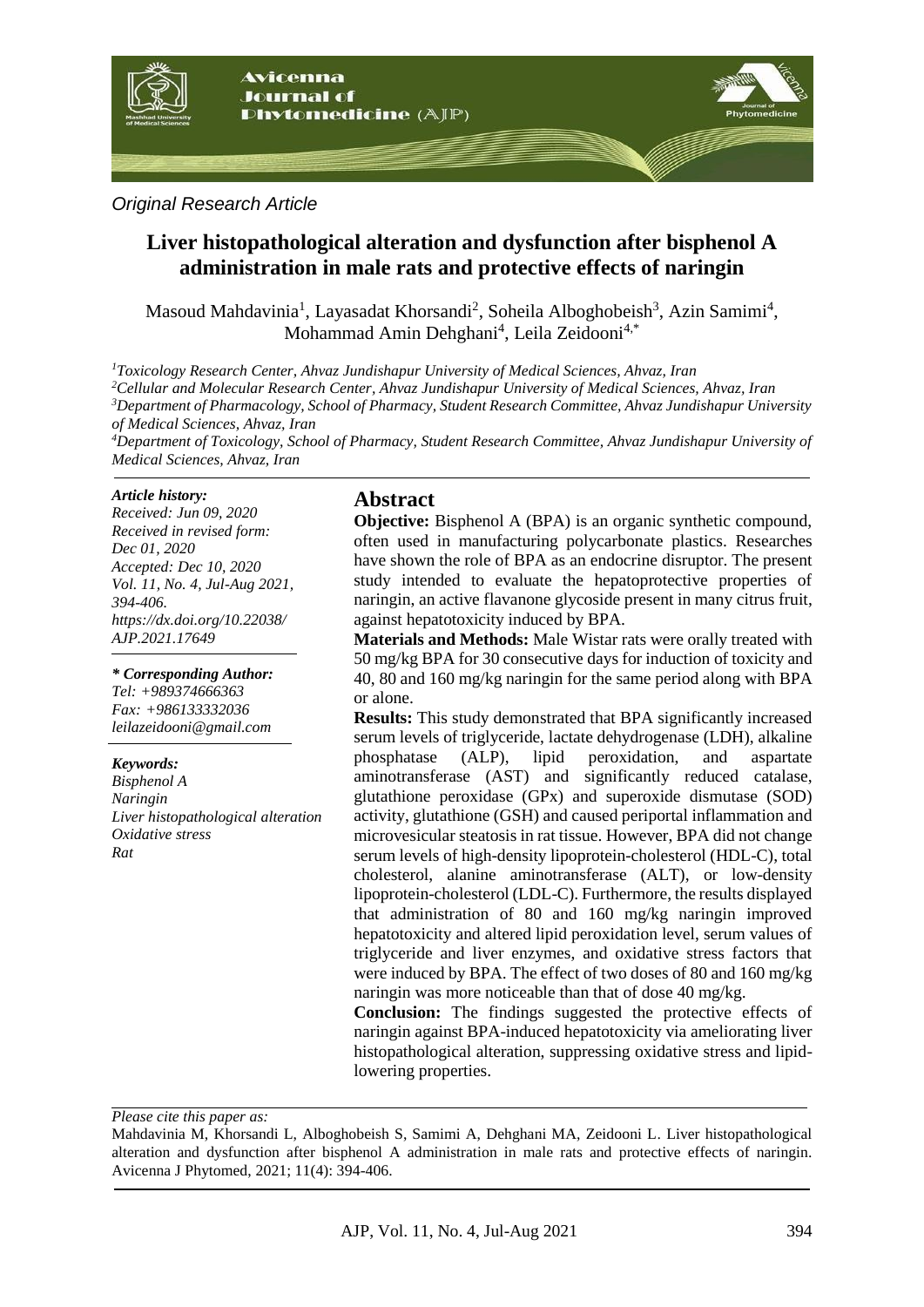# **Introduction**

Bisphenol A (BPA), as an endocrine disruptor, is commonly used in production of epoxy resins, polycarbonates, dental sealants, food packages, baby bottles and mineral water containers (Soares et al., 2009). Numerous studies have showed water and food contamination with BPA. Thus, water and food consumption can be considered an important route of exposure (Mikołajewska et al., 2015).

Contact with acid or basic compounds and heat accelerates the hydrolysis of polycarbonate bonds and epoxy resins in BPA molecules, and leads to BPA entering food and beverages (Mikołajewska et al., 2015). BPA due to its phenolic structure similar to diethylstilbestrol (DES), reacts with estrogen receptors but because of weaker estrogenic characteristics than DES, has a dual behavior of agonist and, in some cases, antagonist for endocrine receptors (Snyder et al., 2000).

Studies have proven endocrine disorders induced by BPA such as polycystic ovarian syndrome, infertility, and precocious puberty (Mikołajewska et al., 2015). Earlier reports have indicated the side effects of BPA in the reproduction system, immune system and nervous system in human and animal (Santangeli et al., 2017). Obesity, diabetes, cardiovascular disorders and cancer can be attributed to BPA (Gong and Han, 2006; Nakamura et al., 2010). BPA exposure has recently been reported to have adverse effects on liver function (Sun et al., 2020).

The liver is the first and most important organ in which BPA metabolism occurs. Consequently, the liver can be more vulnerable to low BPA doses than other organs. BPA is generally metabolized by the CYP2C cytochrome family in the liver in two pathways (Niwa et al., 2001); in the major pathway, BPA is metabolized and eliminated by combining with a glucuronide and/or a sulfate. Alternative pathway includes corrosion by hydroxylation to a catechol and then alteration to an o-quinone. The catechol-o-quinone formed is the main cause of interference in the redox cycle along with reactive oxygen species (ROS) formation. Under physiological conditions, o-quinones have a high affinity for electrons and easily transmit electrons. Even very few quantities of o-quinone are enough to produce large levels of oxidative stress (Kovacic, 2010).

Various studies confirmed the side effects of BPA on liver function. BPA has been revealed to be able to increase liver enzymes, oxidative stress, lipid peroxidation following inducing inflammation and mitochondrial dysfunction (Bindhumol et al., 2003, Elswefy et al., 2016), increase insulin resistance (Geng et al., 2017), and induce hepatosteatosis (Martella et al., 2016) and progression of hepatic tumors (Weinhouse et al., 2014) in liver of experimental animals and human.

Naringin (4', 5, 7-trihydroxy flavanone 7-rhamnoglucoside) is a main flavanone glycoside of many citrus fruit (Figure 1). Naringin was recently indicated to have antioxidant, free radical scavenging, antiinflammatory (Kandhare et al., 2014), neuroprotective (Gopinath et al., 2011), nephroprotective (Badary et al., 2005), antihypertensive, anti-apoptotic, woundhealing (Kandhare et al., 2016), cholesterollowering (Jeon et al., 2004), antimutagenic and anticancer properties (So et al., 2009).



Figure 1. Structure of naringin (Kwatra et al., 2016).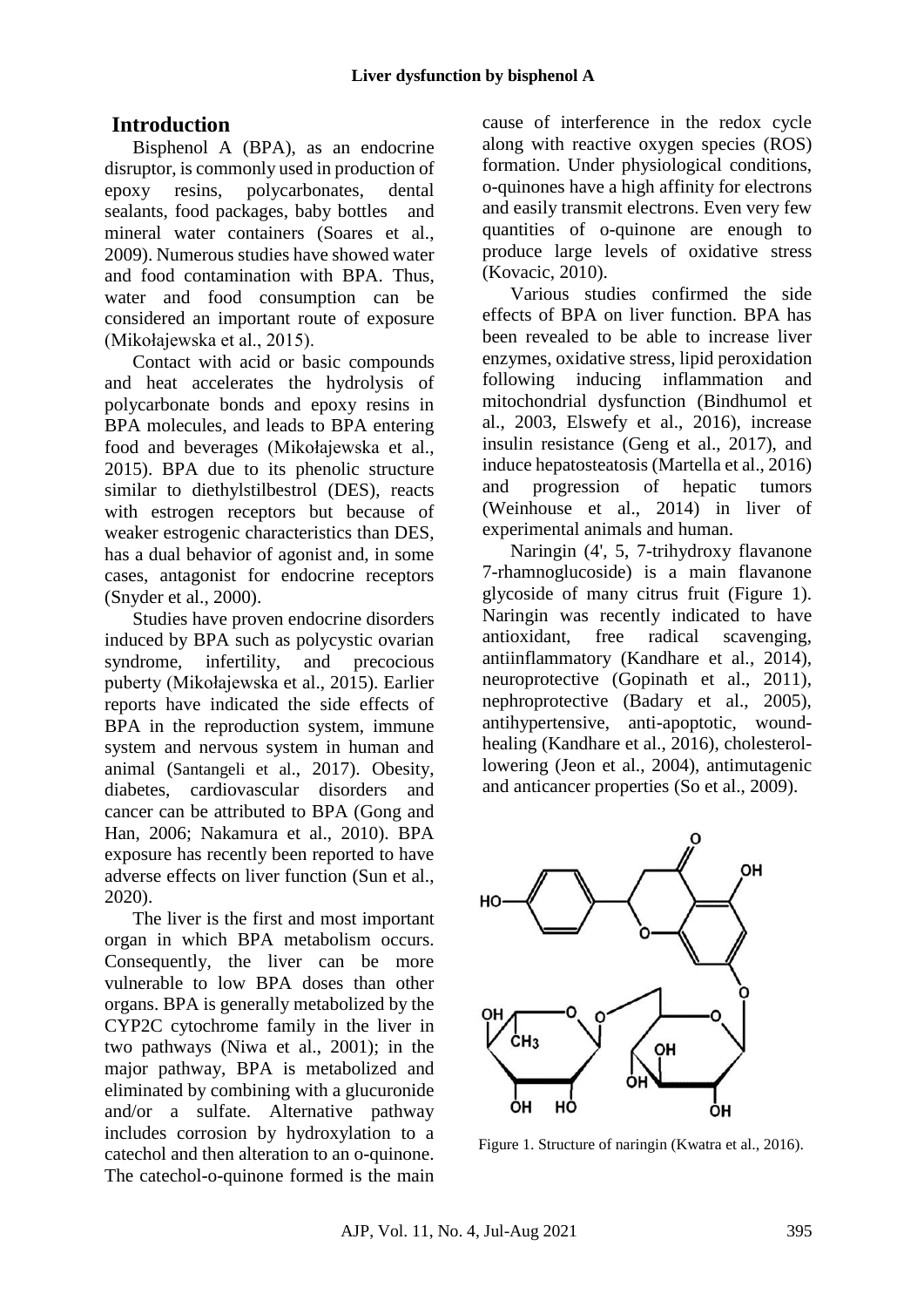Therefore, this study was designed to assess the protective effect of naringin against BPA-induced hepatotoxicity and oxidative stress in rats.

## **Materials and Methods Chemicals**

BPA (99% pure), naringin (95% pure), trichloroacetic acid (TCA), thiobarbituric acid (TBA) and reduced glutathione were acquired from Sigma-Aldrich (St Louis, Missouri, USA) and 5, 5'-dithiobis-2 nitrobenzoic acid (DTNB) was achieved from Merck (Darmstadt, Germany). The rest of the chemicals were acquired from the highest and best commercial grade.

#### **Animals**

In this study, adult male Wistar rats (sixweek old, weighing 200-215 g) were prepared. Rats were kept in polypropylene cages with 12 hours of light and dark cycles, at room temperature 22±2°C and 10% humidity and they received water and standard pellet diet *ad libitum*. Rats were obtained from the animal center of Ahvaz Jundishapur University of Medical Science (AJUMS) and the study was approved by Ethical Committee Acts of AJUMS (IR.AJUMS.REC.1396.293) for Care and Use of Laboratory Animals.

### **Experimental design**

The rats were randomly grouped into six groups  $(n = 6)$ .

Group 1: As control group, rats orally received 0.5 ml/animal of olive oil.

Group 2: As BPA group alone, rats orally received BPA (50 mg/kg) (Hassani et al., 2017).

Groups 3, 4 and 5: Rats orally received BPA (50 mg/kg) plus 40, 80 and 160 mg/kg of naringin, respectively (Khodayar el al., 2020).

Group 6: Rats orally received naringin 160 mg/kg alone.

BPA was dissolved in olive oil and given daily for 30 days. Twenty-four hour after the final treatment, the animals were anesthetized by ketamine-xylazine (40 mg/kg - 5 mg/kg). The samples of blood were immediately collected from retroorbital puncture by using sterile polished micro capillary tubes and serum was separated for biochemical analysis. The livers also were collected and homogenized with phosphate buffer (pH 7.4) in a ratio of 1 to 10 (w/v) for oxidative stress analysis.

#### **Body weight, and absolute and relative liver weight measurement**

Animals were weighed on the first and last day of the study, then sacrificed, and their livers were fast dissected and weighed**.**  To calculate the relative weight of the liver, first the liver weight of each rat was divided by the final body weight and reported as percentage (Khodayar et al., 2020).

### **Biochemical assays**

Assay kits for evaluation of aspartate aminotransferase (AST), alanine aminotransferase (ALT), lactate dehydrogenase (LDH) and alkaline phosphatase (ALP) as well as low-density lipoprotein (LDL), high-density lipoproteins (HDL), triglyceride (TG), and total cholesterol were used (Pars Azmoon Kit. IRI).

### **Assessment of oxidative stress**

Superoxide dismutase (SOD), glutathione peroxidase (GPx), catalase (CAT), glutathione (GSH) and malondialdehyde (MDA) evaluation was performed according to the standard protocols prepared by assay kits of ZellBio Company (Hinter den Gärten, Lonsee, Germany).

### **Histopathological evaluation of the liver**

The rat livers were fixed in 10% formalin solution for 24 hr, then embedded in paraffin. Then, 5 µm sections were stained with hematoxylin and eosin (H&E). Seven slides were reviewed for tissue alterations assessment in terms of congestion of RBCs, infiltration of inflammatory cells, sinusoidal dilation and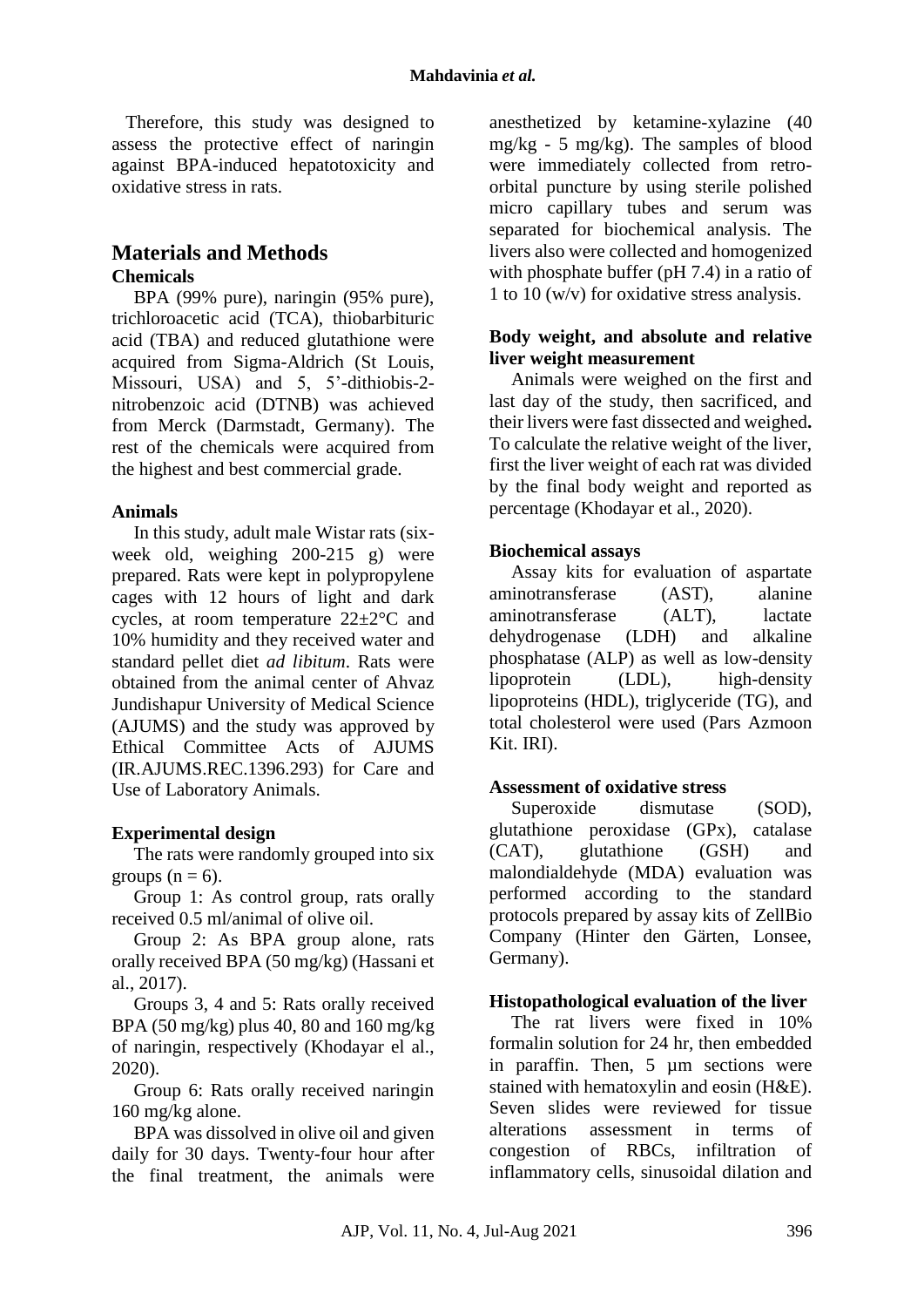fat deposits, by using an optical microscope. Then, all tissue changes observed were categorized.

#### **Statistical analysis**

Data were examined by one-way ANOVA test followed by Tukey's *post hoc* test for comparison among groups. Results are expressed as mean±SEM (n=6). Data analysis was completed using the Prism 5.0 (San Diego, CA, USA) statistical package program. A value of  $p<0.05$  was considered to be statistically significant.

#### **Results**

#### **Treatment with BPA and naringin did not change body and liver weight**

As Table 1 shows, no significant difference in the initial body weight was observed among the groups. Also, after 30 days of BPA exposure no significant effect on the final body weight, or absolute and relative liver weight of the animals in comparison with the control group was observed. No significant difference was observed in the groups treated with naringin on the mentioned factors in comparison with the control or the BPA groups.

#### **Treatment with BPA and naringin changes the activity of liver enzymes**

As Table 2 shows, no significant difference was observed in serum levels of ALT between the BPA and control group. AST, ALP and LDH activity significantly augmented in the BPA group in comparison with the control group  $(p<0.01$  and p<0.001, respectively). However, in all groups treated with naringin plus BPA a significant decrease in AST (BPA + naringin 40 mg/kg p< $0.05$ , BPA + naringin 80 and 160 mg/kg  $p<0.01$  and LDH (all three doses plus naringin  $p<0.001$ ) activity in comparison with the group that received BPA was observed. Naringin 160 mg/kg plus BPA meaningfully diminished ALP activity in comparison with the BPA group alone ( $p < 0.01$ ).

#### **Treatment with BPA and naringin changes the lipid profile**

As Table 3 shows, there was only a noteworthy enhance in TG level in the BPA group in comparison with the control group. Groups treated with naringin at 80 and 160 mg/kg showed a significant reduce in TG levels that were induced by BPA  $(p<0.01)$ .

#### **Treatment with naringin ameliorates antioxidants activity**

Table 4 shows antioxidants activity in the experimental groups. The BPA-treated group alone showed a significant reduction in SOD, CAT and GPX activity in rat liver in comparison with the control group (p<0.001). Treatment with naringin at 80 and 160 mg/kg significantly improved SOD (both doses  $p<0.05$ ), CAT (BPA + naringin 80 mg/kg p< $0.01$  and BPA + naringin 160 mg/kg  $p<0.001$ ) and GPX (BPA + naringin 80 mg/kg p< $0.05$  and BPA + naringin 160 mg/kg  $p<0.001$ ) activities in comparison with the BPA group alone.

Table 1. The effect of naringin against BPA toxicity on body weight and liver weight on animals. Findings are shown as mean $\pm$ SEM (n=6).

| Groupings<br>Variables      | Control        | <b>BPA 50</b><br>mg/kg | $BPA + Nar 40$<br>mg/kg | $BPA + Nar 80$<br>mg/kg | $BPA + Nar 160$<br>mg/kg | Nar 160<br>mg/kg |
|-----------------------------|----------------|------------------------|-------------------------|-------------------------|--------------------------|------------------|
| Initial bod weight $(g)$    | $203+1.04$     | $205+2.02$             | $200+1.20$              | $210+2.10$              | $206+2.14$               | $214+1.21$       |
| Final body weight (g)       | $233.8+3.94$   | $234.8 + 3.46$         | $225.2+4.60$            | $225.4 + 1.72$          | $221.4 + 2.59$           | $230.2+2.05$     |
| Absolute heart weight $(g)$ | $8.53 + 0.721$ | $8.89 + 0.524$         | $8.46 + 0.424$          | $7.78 + 0.420$          | $8.52+0.325$             | $8.94 + 0.230$   |
| Relative liver weight *100  | $3.64 + 0.05$  | $3.86 + 0.06$          | $3.75 + 0.18$           | $3.45 + 0.24$           | $3.84 + 0.31$            | $3.88 + 0.15$    |

Bisphenol A (BPA), naringin (Nar).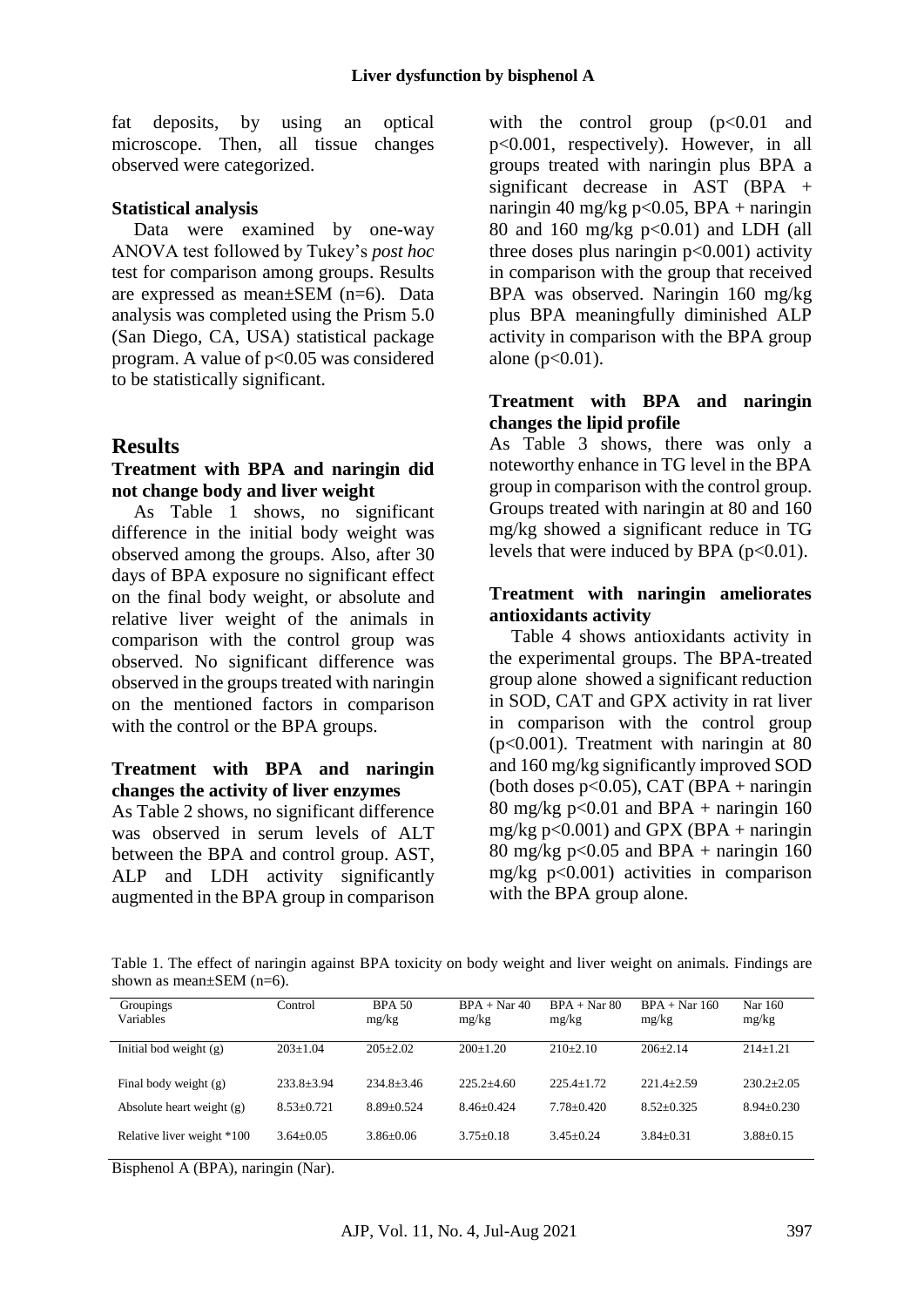| Groupings<br>Variables | Control       | BPA 50 $mg/kg$     | $BPA + Nar 40$<br>mg/kg | $BPA + Nar 80$<br>mg/kg | $BPA + Nar 160$<br>mg/kg | Nar $160 \text{ mg/kg}$ |
|------------------------|---------------|--------------------|-------------------------|-------------------------|--------------------------|-------------------------|
| ALT (U/L)              | $61.6 + 1.9$  | $75.4 + 2.1$       | $56.67 + 3.2$           | $54.6 + 2.5$            | $65.5 + 3.2$             | $51.42 + 4.3$           |
| AST (U/L)              | $111.8 + 8.1$ | $201.6 + 10.8$ **  | $141.3 + 4.5#$          | $131.7 + 3.4$ ##        | $123.7 + 4.7$ ##         | $116.5 + 3.2$           |
| $ALP$ (U/L)            | 573.2+37.7    | $981.3 + 25.4*$    | $880.3 + 6.6$           | $663.5 + 28.2$          | 596.8+52.2##             | $562.5 + 43.3$          |
| LDH (U/L)              | 783.5+50.12   | $2247.6 + 76.15**$ | $942.8 + 40.18$ ###     | 794.3+33.64###          | $750.52 + 26.71$ ###     | $735.3 + 28.42$         |

Table 2. The effect of naringin and bisphenol A (BPA) on liver enzymes of rats. Results are mean $\pm$ SEM (n=6).

Alanine aminotransferase (ALT), aspartate aminotransferase (AST), alkaline phosphatase (ALP), and lactate dehydrogenase (LDH), bisphenol A (BPA), naringin (Nar).

\*\*p<0.001 and \*p<0.01 significant differences between the BPA group and the control group.

#p<0.05, ##p<0.01 and ##p<0.001 significant differences among naringin-treated groups against the bisphenol A (BPA) group.

Table 3. The effect of naringin and bisphenol A (BPA) on lipid profile of rats. Results are mean $\pm$ SEM (n=6).

| Groupings<br>Variables | Control        | $BPA 50$ mg/kg | $BPA + Nar 40$<br>mg/kg | $BPA + Nar 80$<br>mg/kg | $BPA + Nar 160$<br>mg/kg | Nar $160 \text{ mg/kg}$ |
|------------------------|----------------|----------------|-------------------------|-------------------------|--------------------------|-------------------------|
| Cholesterol (mg/dl)    | $60.2 \pm 2.4$ | $57.6 + 3.1$   | $63.2 + 1.78$           | $61.2 + 4.2$            | $61.7 + 2.1$             | $66.3 + 2.6$            |
| Triglyceride (mg/dl)   | $44.6 \pm 3.4$ | $89.5 + 5.4*$  | $65.3 \pm 3.4$          | $58.3 + 5.4#$           | $52.2 + 5.4#$            | $49.5 + 3.4$            |
| $LDL-C$ (mg/dl)        | $30.2 + 1.2$   | $32.1 + 2.1$   | $31.2 + 3.1$            | $29.3 + 2.4$            | $28.3 + 1.9$             | $27.1 + 1.1$            |
| $HDL-C$ (mg/dl)        | $27.2 + 2.1$   | $31.4 + 3.1$   | $34.4 + 1.8$            | $36.6 \pm 3.1$          | $38.5 + 3.2$             | $35.2 + 4.2$            |

Low-density lipoprotein-cholesterol (LDL-C), and high-density lipoprotein-cholesterol (HDL-C), Bisphenol A (BPA), naringin (Nar).

\*p<0.001 significant differences between the BPA group and the control group.

#p<0.05 significant differences between the naringin-treated groups and the BPA group.

Table 4. The effects of naringin and bisphenol A (BPA) on the antioxidant enzymes. Results are mean±SEM  $(n=6)$ .

| Groupings<br>Variables | Control        | BPA 50 mg/kg      | $BPA + Nar 40$<br>mg/kg | $BPA + Nar 80$<br>mg/kg | $BPA + Nar 160$<br>mg/kg | Nar $160 \text{ mg/kg}$ |
|------------------------|----------------|-------------------|-------------------------|-------------------------|--------------------------|-------------------------|
|                        |                |                   |                         |                         |                          |                         |
| $SOD$ (U/ mg protein)  | $7.60+0.52$    | $3.74 + 0.67**$   | $5.45+0.38$             | $6.16 + 0.38#$          | $6.47+0.54#$             | $7.54 + 0.48$           |
| $GPX$ (U/ mg protein)  | $7.048 + 0.52$ | $2.56 \pm 0.32**$ | $4.030+0.27**$          | $4.636 + 0.27*$ #       | $5.66+0.41$ ###          | $6.936+0.57$            |
| CAT (U/mg protein)     | $157.9 + 9.14$ | $72.6 \pm 5.4$ ** | $93.45 + 3.45**$        | $110.54 + 7.8$ **##     | $128.40 + 3.9*$ ###      | 149.54±6.14             |

Superoxide dismutase (SOD), catalase (CAT), and glutathione peroxidase (GPx), bisphenol A (BPA), naringin (Nar).

\*\*p<0.001 and \*p<0.05 significant differences between the BPA group and the control group.

#p<0.05, ##p<0.01, and ###p<0.001 significant differences between the naringin-treated groups and the BPA group.

#### **Treatment with naringin increases GSH level**

As Figure 2 shows, there was a significant reduction in liver GSH levels in the BPA group in comparison with the control group (p<0.001). However, treatment with naringin at 80 ( $p < 0.05$ ) and 160 (p<0.05) mg/kg significantly augmented liver GSH levels in comparison with the BPA group.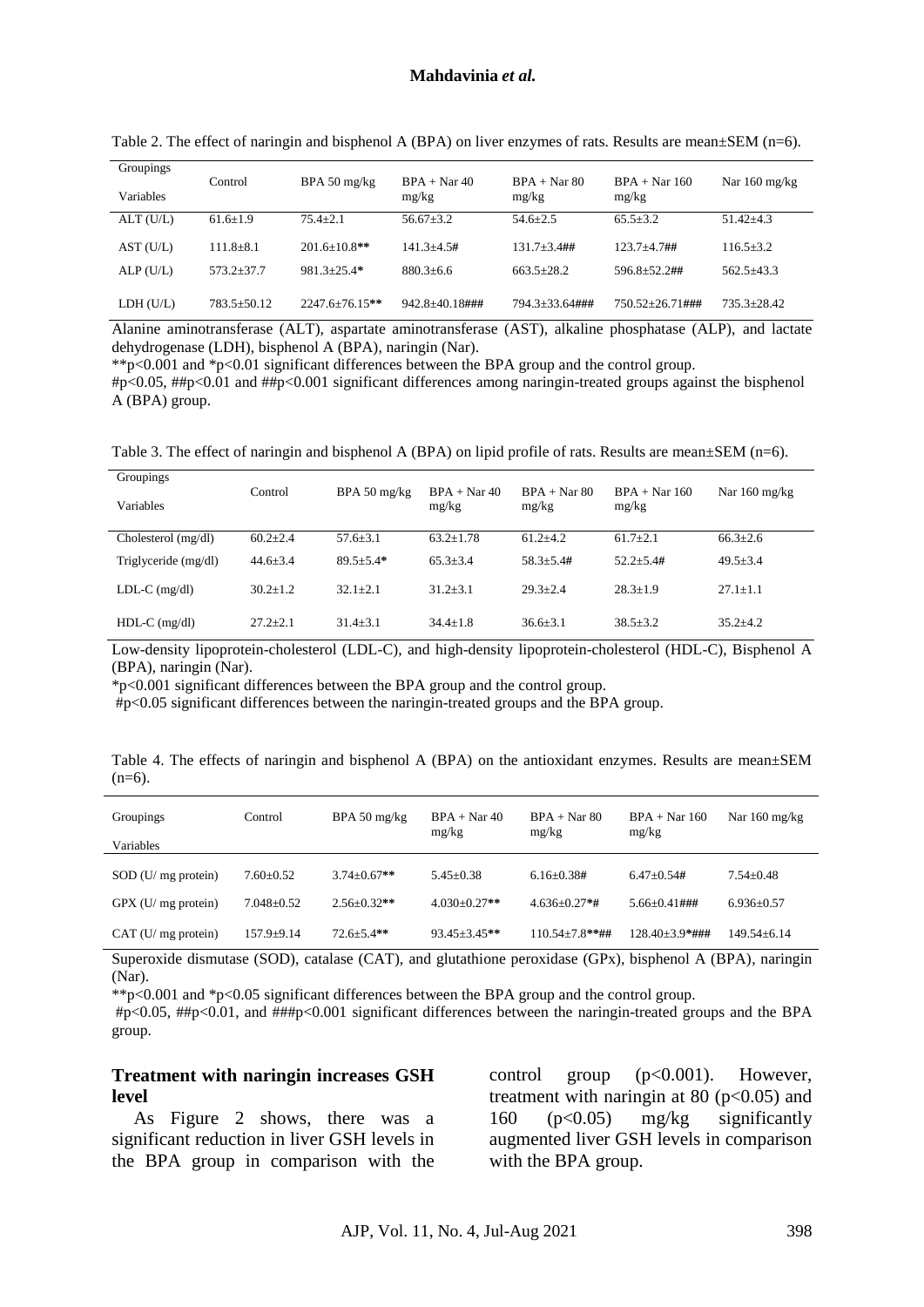#### **Treatment with naringin decreases MDA level**

As Figure 3 shows there was a significant increase in the MDA levels in the BPA group alone in comparison with the control group  $(p<0.001)$ . However, treatment with naringin 80 and 160 mg/kg significantly reduced MDA levels in comparison with the BPA group alone  $(p<0.01$  and  $p<0.001$  respectively).



Figure 2. The effect of naringin and bisphenol A (BPA) on the glutathione (GSH) amounts in rat's liver. Results are shown as mean±SEM (n=6). \*p<0.001 significant differences between the BPA group and the control group.

#p<0.05 significant differences between the naringin-treated groups and the BPA group.



Figure 3. The effect of naringin and bisphenol A (BPA) on the malondialdehyde (MDA) amounts in liver of rat. Data are shown as mean±SEM (n=6). \*p<0.05 and \*\*p<0.001 significant differences between the BPA group and the control group. #p<0.05 and ##p<0.01 significant differences between the naringin treatment groups and the BPA group.



Figure 4. Images of the liver observed by optical microscopy and stained with H&E (magnification 400X). Nar (naringin), BPA (bisphenol A).

SD: Sinusoidal dilation; I: Infiltration of inflammatory cells; F: Fat deposit and C: Congestion of RBCs.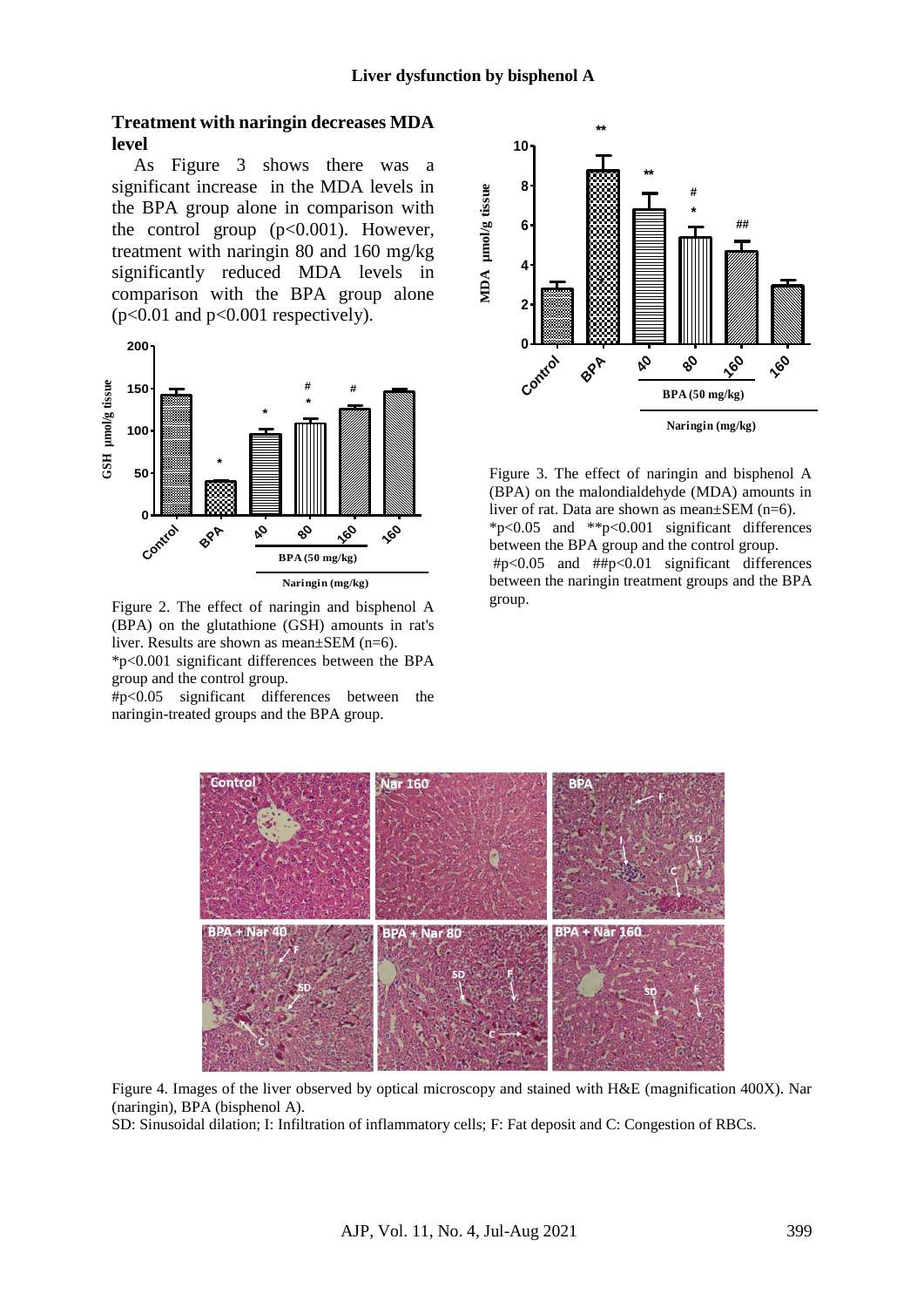#### **Morphological changes of liver tissue**

Figure 4 and Table 5 show liver tissue alterations in the experimental groups. The control and naringin 160 mg/kg alone groups had a normal tissue Accumulation

of erythrocytes, microvesicular steatosis and inflammation were observed in the BPA group. However, treatment with naringin 80 and 160 mg/kg ameliorated the mentioned changes.

| Groupings                             |              |                        |                                                 |                         |                          |                  |
|---------------------------------------|--------------|------------------------|-------------------------------------------------|-------------------------|--------------------------|------------------|
| Variables                             | Control      | <b>BPA 50</b><br>mg/kg | $BPA + Nar$<br>$40 \frac{\text{mg}}{\text{kg}}$ | $BPA + Nar 80$<br>mg/kg | $BPA + Nar 160$<br>mg/kg | Nar 160<br>mg/kg |
| Congestion of RBC                     | 0.0          | $1.7 + 0.14**$         | $1.4 + 0.22**$                                  | $0.9 + 0.15**$ ##       | $0.2 + 0.01**$ ###       | 0.0              |
| Infiltration of<br>inflammatory cells | 0.0          | $1.4 + 0.13**$         | $0.7 + 0.09$ **#                                | $0.1 + 0.06$ **###      | $0.06 + 0.002$ *###      | 0.0              |
| Fat deposit (%)                       | 0.0          | $20.7 + 3.1$ **        | $18.3 + 0.23**$                                 | $8.7 + 1.2$ **##        | $3.7 + 0.4$ **###        | 0.0              |
| Sinusoidal dilation                   | $0.02+0.002$ | $2.2 + 0.35**$         | $1.8 + 0.21**$                                  | $0.9+0.02**$ #          | $0.2+0.04**$ ###         | $0.01 + 0.003$   |

Table 5. Quantification of damage in rat liver tissue.

Data are shown as mean  $\pm$  SEM. Bisphenol A (BPA), naringin (Nar).

\*p<0.01, and \*\*p<0.001 significant differences between the BPA group and the control group.

#p<0.05, ##p<0.01, and ###p<0.001 significant differences between the naringin-treated and the BPA group.



Figure 5. Hepatotoxicity caused by BPA and hepatoprotective effects of naringin.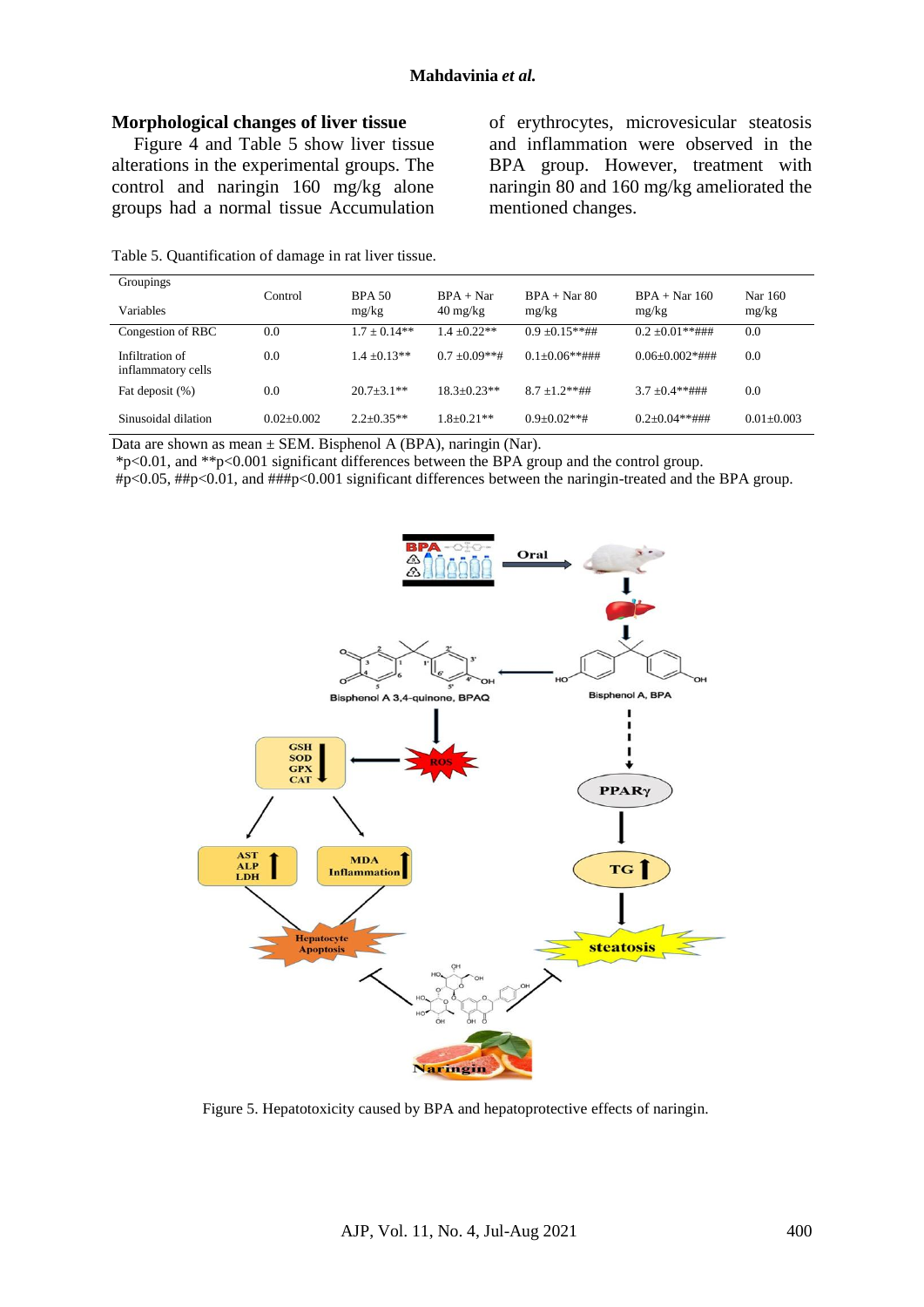# **Discussion**

BPA is an endocrine disturbing chemical released in the environment. So far, few reports have shown BPA effects on the liver while many studies has been done for toxic effect on reproductive system (Haavisto et al., 2003; Maffini et al., 2006). For investigation of hepatoprotective properties of naringin on BPA-induced toxicity, we measured body and liver weight, serum biochemical indices, and oxidative stress markers and assessed histopathology changes after 30 days of treatment with 50 mg/kg BPA and 40, 80 and 160 mg/kg naringin, in rats. We observed a significant enhancement in AST, ALP, LDH, TG, and MDA levels and diminution in GSH amount, and SOD, CAT and GPX activity as well as microvesicular steatosis and periportal inflammation in BPA-treated rats.

In our study, BPA had no effect on weight gain in rats. In human studies, the relationship between obesity and BPA exposure is one of the most contradictory and argued issues. Various studies have shown a statistically significant relationship between the urinary and serum levels of BPA with weight gain, and other studies have found no connection between these two (Metwally et al., 2016). In experimental studies, there is a contradiction similar to human populations. Some studies revealed that BPA was correlated with weight gain in rats after 30 days. However, some studies similar to this study showed that there was no association between BPA and weight gain (Hassani et al., 2017).

In our pervious study, similar to this study, BPA-treated rats did not show any weight gain after one month of treatment (Khodayar et al., 2020). It can be concluded that several risk factors are involved in the development of obesity. Therefore, in this study, which was a one-month treatment period, it was difficult to find a connection between BPA intake and weight gain in rats.

Liver enzymes ALT, AST, ALP and LDH are released into the bloodstream following inflammation and necrosis and are reliable biomarkers for indicating liver injury (Giannini et al., 2005). The proinflammatory cytokines including interleukin-1β (IL-1β), IL- 6 and tumor necrosis factor-alpha (TNF-α) are made by hepatocytes following liver damage. These cytokines are released from the liver and they can activate macrophages during injury and cause inflammation. It was shown that BPA exposure up-regulated the mRNA levels of liver pro-inflammatory cytokines including, IL-1β, IL- 6 and TNFα in mice liver and caused liver injury (Hussein and Eid, 2013). Our findings showed that BPA exposure at 50 mg/kg for 30 days, caused liver damage including, periportal inflammation and augmented serum levels of LDH, ALP and AST. In this study, treatment with 40, 80 and 160 mg/kg naringin and 50 mg/kg/day BPA ameliorated histopathological changes induced by BPA including periportal inflammation and significantly improved the serum of AST, ALP and LDH activity. The effect of the doses of 80 and 160 mg/kg of naringin was more noticeable than that of dose 40 mg/kg. In agreement with our study, it was observed that naringin 20, 40 and 80 mg/kg improved hepatotoxicity caused by nickel sulfate through ameliorating histopathological lesions and reduction of serum levels of AST, ALT, ALP, LDH, and bilirubin amount and gamma glutamyl transferase activity in rat liver, and 80 mg/kg of naringin was selected as the most effective dose (Pari and Amudha, 2011).

BPA alters energy balance, stimulates lipid accumulation and adipogenesis, increases serum triglyceride and cholesterol levels and leads to increased BMI and obesity. Previous studies have reported that BPA exposure for 30 days at 50, 500, and 5000 mg/kg, augmented fatty acid and TG levels (Marmugi et al., 2012; Moghaddam, 2015), also rats treated with BPA 0.5, 5 and 50 mg/kg for 30 days showed a significant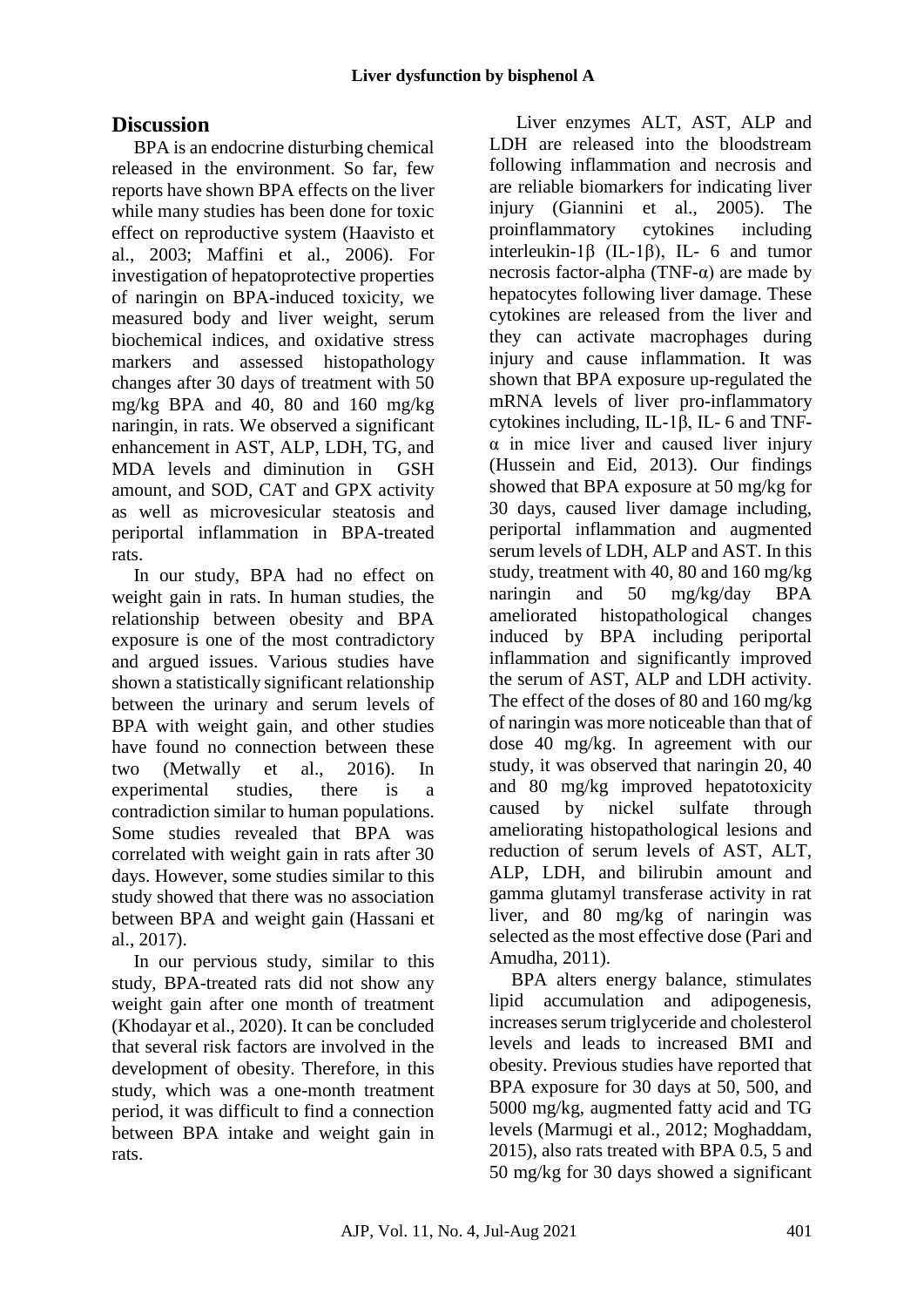increase in serum levels of TG whereas there was no change in total cholesterol and LDL-C quantities (Hassani et al., 2017). In agreement with previous studies, the present study presented that treatment with BPA 50 mg/kg for 30 days elevated TG quantities while did not change cholesterol, LDL-C and HDL-C amounts but caused microvesicular steatosis in the liver tissue. Our results showed that naringin administration significantly ameliorated histopathological changes induced by BPA including microvesicular steatosis and also reduced serum levels of triglyceride. The impact of BPA on dyslipidemia is because of disruption of several hormones such as adiponectin and leptin regulating the energy consumption, alteration of several metabolic functions and destruction of endogenous hormones. BPA binds to estrogen receptor (ER), G- protein-coupled receptor 30 (GPR30) (Thomas and Dong, 2006), estrogen-related receptor (ERR) (Takayanagi et al., 2006), peroxisome proliferator-activated receptors (PPARs) and the aryl hydrocarbon receptor (AhR) (Krüger, Long, and Bonefeld-Jørgensen, 2008) resulting in increased serum triglyceride and cholesterol levels, lipoprotein lipase activity and triacylglycerol accumulation, leading to obesity (Metwally et al., 2016).

Oxidative stress reflects an imbalance in the redox cycle, which is characterized by an increase in the production of free radicals and / or ROS and a decrease in antioxidant defense, a process that initiates and promotes liver damage (Xianchu et al., 2016). Oxidative stress is caused by a multitude of bioactive elements such as quinones and aromatic nitro complexes and conjugated imines which interfere with the redox cycle and result in ROS formation. The monoquinone is the yield of BPA in minor metabolic pathway in the presence of tyrosinase. O-quinone can cause oxidative stress by [oxidative enzyme,](https://www.sciencedirect.com/topics/pharmacology-toxicology-and-pharmaceutical-science/oxidoreductase) [metal ion,](https://www.sciencedirect.com/topics/pharmacology-toxicology-and-pharmaceutical-science/metal-ion) or in some cases molecular oxygen which is the initiator of BPA hepatotoxicity (Kovacic, 2010).

BPA in the liver increases lipid peroxidation, resulting in cell membrane damage, mitochondrial dysfunction (Moon et al., 2012), steatosis and steatohepatitis (Huc et al., 2012). Our findings showed that BPA increased level of MDA while naringin administration at 80 and 160 mg/kg obviously decreased level of MDA. Previous studies revealed that naringin has an anti-lipid peroxidation activity and exerts a protective role against oxidative stress-induced by xenobiotics. This protective effect and the scavenging of free radicals was shown to be due to direct interaction of naringin with ROS through the present of the hydroxyl groups in the naringin molecule (Iwahashi et al., 1990; Ribeiro et al., 2008).

Glutathione (GSH) is an important intracellular antioxidant molecule and as a co-factor for GPx enzyme that produces GSSG as a by-product for inactivation of xenobiotic molecules and reactive substances of lipid peroxidation. The sulfhydryl groups of reduced glutathione interact with catechol-o-quinone, leading to its excretion from the body. Therefore, GSH depletion by catechol-o-quinone leads to damages to macromolecules including thiol proteins and membrane lipids (Kwatra et al., 2016). Data displayed that the GSH amounts were considerably drained by BPA in treated rats, this may have contributed to the expansion of liver damage induced by BPA (Harisa et al., 2014; Hassani et al., 2017; Jagetia and Reddy, 2011).

SOD, CAT and GPX enzymes as indicators of the amount of tissue damage induced by xenobiotics, protect cells against damages caused by oxidative stress. In the present study, BPA-induced liver toxicity resulted in a significant decrease in the activities of enzymatic antioxidants, possibly due to neutralization of free radical produced by BPA in the liver. In concordance with our results, a significant reduction in SOD, CAT and GPX activity induced by BPA at  $0.1$ ,  $1$ ,  $10$ ,  $50$  mg/kg/day in rat liver, was shown (Hassan et al., 2012). Previous studies have shown that naringin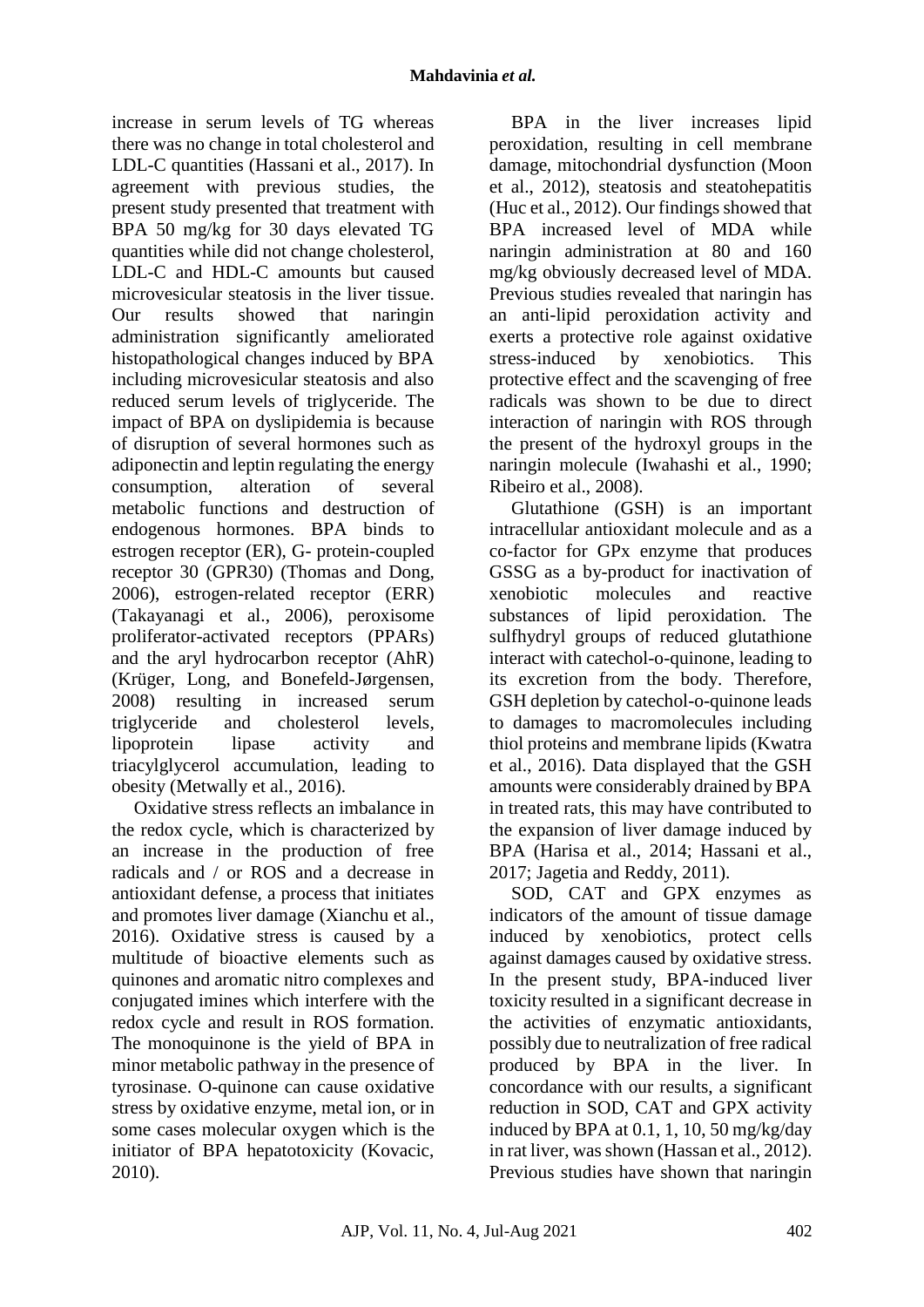has antioxidant properties along with upregulating SOD, CAT and GPX genes expression (Jeon et al., 2001). In our investigation, treatment with naringin 80 and 160 mg/kg augmented activities of SOD, CAT and GPX possibly because of free radical scavenging effects.

Our data show that BPA caused hepatotoxicity via increasing ROS. Previous reports have suggested that one of the reasons underlying ROS formation by BPA is probably activation of MAPK/ERK pathway (Ptak and Gregoraszczuk, 2012; Ptak et al., 2014). In this study, naringin was able to improve hepatotoxicity by inhibiting ROS production and enhancing antioxidant defense. A possible mechanism underlying naringin ROS scavenging effect is its inhibitory effect on mitogen-activated protein kinases (MAPK) activation. MAPK are a family of serine/threonine kinases mediators of intracellular signals in response to various stimuli. P38 MAPKs, ERK1/2 and JNK are three different groups of MAPKs in mammals. Previous studies have proven that naringin evidently downregulated p-p38 MAPK, p-ERK1/2 and p-JNK expression suggesting that naringin may prevent ROS development induced by activation of MAPK pathway. These properties of naringin somewhat might be related to its antioxidant effects (Chen et al., 2014).

In summary, this study demonstrated that the administration of naringin protects the liver against BPA induced toxicity in rats. Naringin ameliorated histopathological changes, liver enzymes, lipid profile and antioxidant/oxidative stress indicators of hepatotoxicity. This protective effect of naringin could be because of its antioxidant ability, which led to free radicals scavenging (Figure 5). Therefore, this study suggested that naringin could be an alternative agent to liver therapy.

## **Acknowledgment**

The author(s) discovered receipt of the following financial this study that was

supported by a grant (96s18) from Student Research Committee of Ahvaz Jundishapur University of Medical Sciences, Ahvaz, Iran.

## **Conflicts of interest**

The authors have declared that there is no conflict of interest.

# **References**

- Badary OA, Abdel-Maksoud S, Ahmed WA, Owieda GH. 2005. Naringenin attenuates cisplatin nephrotoxicity in rats. Life Sci, 76: 2125-2135.
- Bindhumol V, Chitra K, Mathur P. 2003. Bisphenol A induces reactive oxygen species generation in the liver of male rats. Toxicology, 188: 117-124.
- Chen J, Guo R, Yan H, Tian L, You Q, Li S, Wu K. 2014. Naringin inhibits ROS‐ activated MAPK pathway in high glucose‐ induced injuries in H9c2 cardiac cells. Basic Clin Pharmacol Toxicol, 114: 293-304.
- Elswefy SES, Abdallah FR, Atteia HH, Wahba AS, Hasan RA. 2016. Inflammation, oxidative stress and apoptosis cascade implications in bisphenol A‐induced liver fibrosis in male rats. Int J Exp Pathol, 97: 369-379.
- Geng S, Wang S, Zhu W, Xie C, Li X, Wu J, Li Y. 2017. Curcumin attenuates BPA-induced insulin resistance in HepG2 cells through suppression of JNK/p38 pathways. Toxicol Lett, 272: 75-83.
- Giannini EG, Testa R, Savarino V. 2005. Liver enzyme alteration: a guide for clinicians. Canadian Med Associat J, 172: 367-379.
- Gong Y, Han XD. 2006. Nonylphenol-induced oxidative stress and cytotoxicity in testicular Sertoli cells. Reproduct Toxicol, 22: 623- 630.
- Gopinath K, Prakash D, Sudhandiran G. 2011. Neuroprotective effect of naringin, a dietary flavonoid against 3-nitropropionic acidinduced neuronal apoptosis. Neurochem Int, 59: 1066-1073.
- Haavisto TE, Adamsson NA, Myllymäki SA, Toppari J, Paranko J. 2003. Effects of 4-tertoctylphenol, 4-tert-butylphenol, and diethylstilbestrol on prenatal testosterone surge in the rat. Reproduc Toxicol, 17: 593- 605.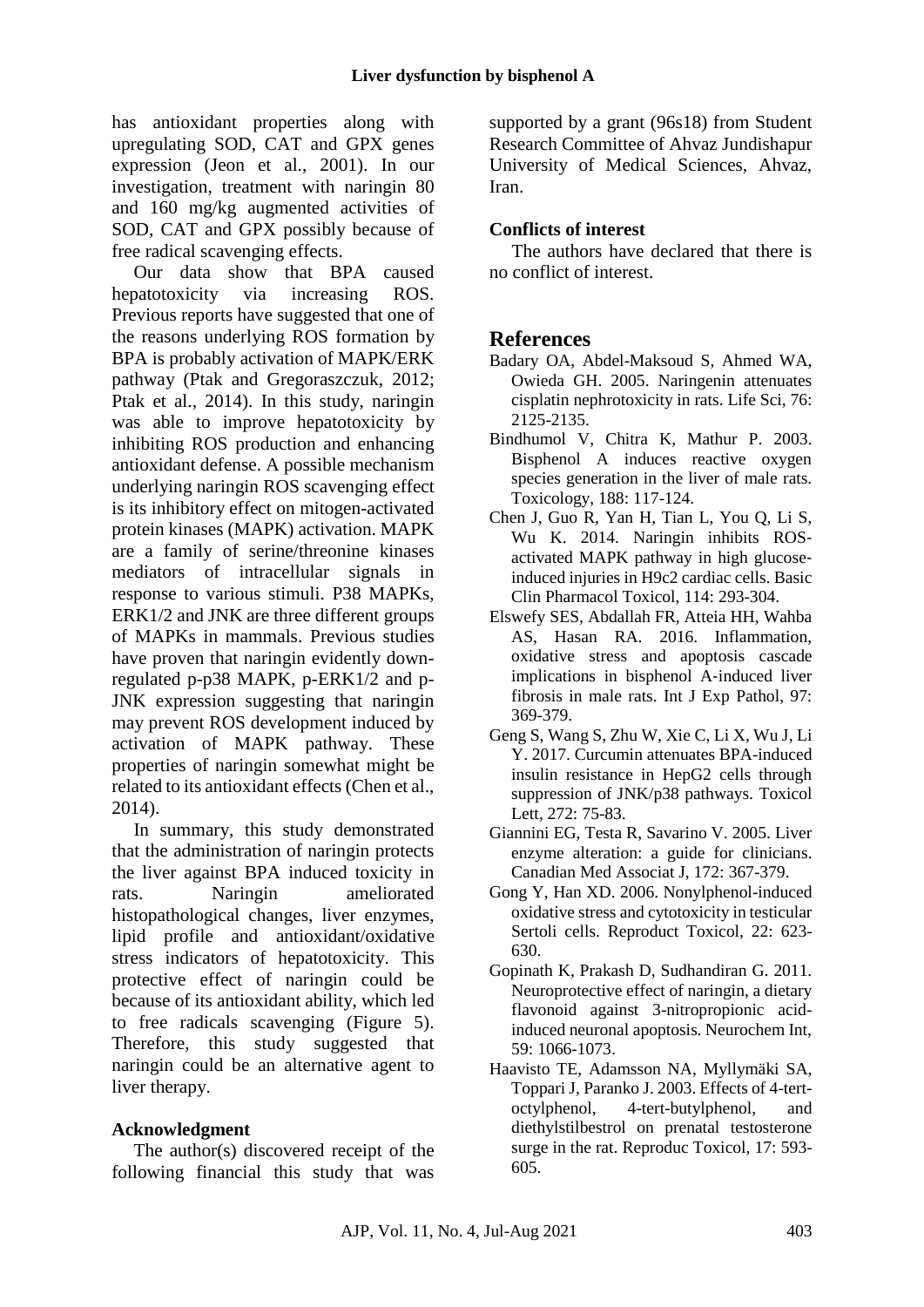- Harisa GI, Mariee AD, Abo-Salem OM, Attiaa SM. 2014. Erythrocyte nitric oxide synthase as a surrogate marker for mercury-induced vascular damage: the modulatory effects of naringin. Environ Toxicol, 29: 1314-1322.
- Hassan ZK, Elobeid MA, Virk P, Omer SA, ElAmin M, Daghestani MH, AlOlayan EM. 2012. Bisphenol A induces hepatotoxicity through oxidative stress in rat model. Oxid Med Cell Longev, 2012: 194829.
- Hassani FV, Mehri S, Abnous K, Birner-Gruenberger R, Hosseinzadeh H. 2017. Protective effect of crocin on BPA-induced liver toxicity in rats through inhibition of oxidative stress and downregulation of MAPK and MAPKAP signaling pathway and miRNA-122 expression. Food Chem Toxicol, 107: 395-405.
- Huc L, Lemarié A, Guéraud F, Héliès-Toussaint C. 2012. Low concentrations of bisphenol A induce lipid accumulation mediated by the production of reactive oxygen species in the mitochondria of HepG2 cells. Toxicol in Vitro, 26: 709-717.
- Hussein RM, Eid JI. 2013. Pathological mechanisms of liver injury caused by oral administration of bisphenol A. Life Sci J, 10: 1050-1059.
- Iwahashi H, Ishii T, Sugata R, Kido R. 1990. The effects of caffeic acid and its related catechols on hydroxyl radical formation by 3-hydroxyanthranilic acid, ferric chloride, and hydrogen peroxide. Arch Biochem Biophys, 276: 242-247.
- Jagetia GC, Reddy TK. 2011. Alleviation of iron induced oxidative stress by the grape fruit flavanone naringin in vitro. Chem Biol Interact, 190: 121-128.
- Jeon SM, Bok SH, Jang MK, Lee MK, Nam KT, Park YB, Choi MS. 2001. Antioxidative activity of naringin and lovastatin in high cholesterol-fed rabbits. Life Sci, 69: 2855- 2866.
- Jeon SM, Park YB, Choi MS. 2004. Antihypercholesterolemic property of naringin alters plasma and tissue lipids, cholesterol-regulating enzymes, fecal sterol and tissue morphology in rabbits. Clin Nutr, 23: 1025-1034.
- Kandhare AD, Alam J, Patil MV, Sinha A, Bodhankar SL. 2016. Wound healing potential of naringin ointment formulation via regulating the expression of inflammatory, apoptotic and growth mediators in experimental rats. Pharm Biol,

54: 419-432.

- Kandhare AD, Ghosh P, Bodhankar SL. 2014. Naringin, a flavanone glycoside, promotes angiogenesis and inhibits endothelial apoptosis through modulation of inflammatory and growth factor expression in diabetic foot ulcer in rats. Chem Biol Interac, 219: 101-112.
- Kwatra M, Kumar V, Jangra A, Mishra M, Ahmed S, Ghosh P, Vohora D, Khanam R. 2016. Ameliorative effect of naringin against doxorubicin-induced acute cardiac toxicity in rats. Pharm Biol, 54: 637-647.
- Khodayar MJ, Kalantari H, Mahdavinia M, Khorsandi L, Alboghobeish S, Samimi A, Alizadeh S and Zeidooni L. 2020. Protective effect of naringin against BPA-induced cardiotoxicity through prevention of oxidative stress in male Wistar rats. Drug Chem Toxicol, 43: 85-95.
- Kovacic P. 2010. How safe is bisphenol A? Fundamentals of toxicity: metabolism, electron transfer and oxidative stress. Med Hypothes, 75: 1-4.
- Krüger T, Long M, Bonefeld-Jørgensen EC. 2008. Plastic components affect the activation of the aryl hydrocarbon and the androgen receptor. Toxicology, 246: 112- 123.
- Kwatra M, Kumar V, Jangra A, Mishra M, Ahmed S, Ghosh P, Khanam R. 2016. Ameliorative effect of naringin against doxorubicin-induced acute cardiac toxicity in rats. Pharm Biol, 54: 637-647.
- Maffini MV, Rubin BS, Sonnenschein C, Soto AM. 2006. Endocrine disruptors and reproductive health: the case of bisphenol-A. Mol Cell Endocrinol, 254: 179-186.
- Marmugi A, Ducheix S, Lasserre F, Polizzi A, Paris A, Priymenko N, Martin PG. 2012. Low doses of bisphenol A induce gene expression related to lipid synthesis and trigger triglyceride accumulation in adult mouse liver. Hepatology, 55: 395-407.
- Martella A, Silvestri C, Maradonna F, Gioacchini G, Allarà M, Radaelli G, Carnevali O. 2016. Bisphenol A induces fatty liver by an endocannabinoid-mediated positive feedback loop. Endocrinology, 157: 1751-1763.
- Metwally FM, Mohamed MM, Sharaf N, Ghazy MA, El Mishad A, Elfiky A. 2016. The Impact of bisphenol A (BPA) as environmental obesogen on lipids and lipids metabolism. Int J Pharm Clin Res, 8: 1323-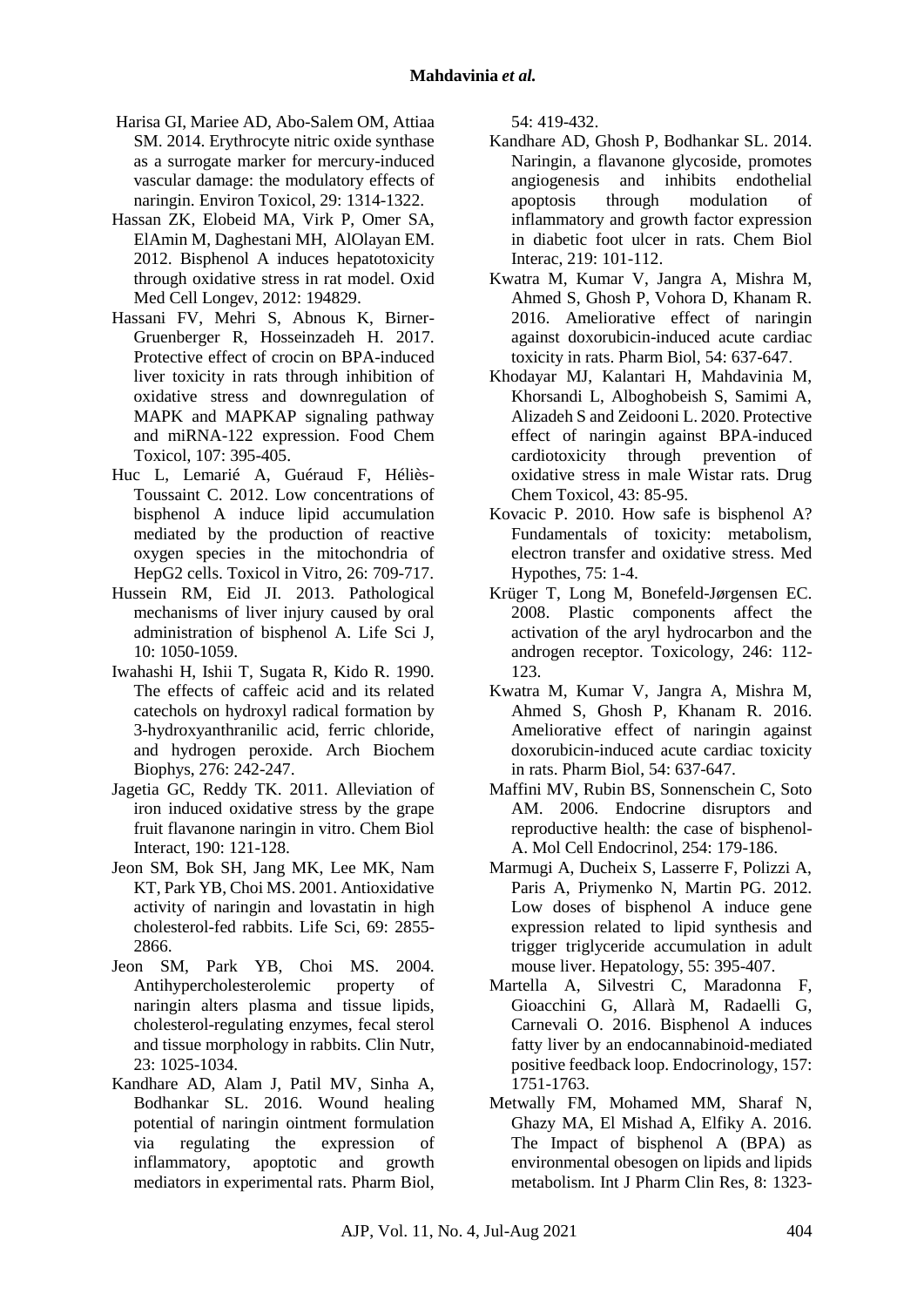1330.

- Mikołajewska K, Stragierowicz J, Gromadzinska J. 2015. Bisphenol A– Application, sources of exposure and potential risks in infants, children and pregnant women. Int J Occup Med Environ Health, 28: 209-241.
- Moghaddam, HS, Samarghandian S, Farkhondeh T. 2015. Effect of bisphenol A on blood glucose, lipid profile and oxidative stress indices in adult male mice. Toxicol Mech Method, 25: 507-513.
- Moon MK, Kim MJ, Jung IK, Koo YD, Ann HY, Lee KJ, Park KS. 2012. Bisphenol A impairs mitochondrial function in the liver at doses below the no observed adverse effect level. J Korean Med Sci, 27: 644-652.
- Nakamura D, Yanagiba Y, Duan Z, Ito Y, Okamura A, Asaeda N, Zhang SY. 2010. Bisphenol A may cause testosterone reduction by adversely affecting both testis and pituitary systems similar to estradiol. Toxicol Lett, 194: 16-25.
- Niwa T, Fujimoto M, Kishimoto K, Yabusaki Y, Ishibashi F, Katagiri M. 2001. Metabolism and interaction of bisphenol A in human hepatic cytochrome P450 and steroidogenic CYP17. Biol Pharm Bulle, 24: 1064-1067.
- Pari L and Amudha K. 2011. Hepatoprotective role of naringin on nickel-induced toxicity in male Wistar rats. Eur J Pharmacol, 650: 364-370.
- Ptak A and Gregoraszczuk EL. 2012. Bisphenol A induces leptin receptor expression, creating more binding sites for leptin, and activates the JAK/Stat, MAPK/ERK and PI3K/Akt signalling pathways in human ovarian cancer cell. Toxicol Lett, 210: 332-337.
- Ptak A, Hoffmann M, Gruca I, Barć J. 2014. Bisphenol A induce ovarian cancer cell migration via the MAPK and PI3K/Akt signalling pathways. Toxicol Lett, 229: 357- 365.
- Ribeiro IA, Rocha J, Sepodes B, Mota-Filipe H, Ribeiro MH. 2008. Effect of naringin enzymatic hydrolysis towards naringenin on the anti-inflammatory activity of both compounds. J Mol Catal B Enzym, 52: 13- 18.
- Santangeli S, Maradonna F, Olivotto I, Piccinetti CC, Gioacchini G, Carnevali O. 2017. Effects of BPA on female

reproductive function: The involvement of epigenetic mechanism. Gen Comp Endocrinol, 245: 122-126.

- Snyder RW, Maness SC, Gaido K, Welsch F, Sumner SC, Fennell TR. 2000. Metabolism and disposition of bisphenol A in female rats. Toxicol Appl Pharmacol, 168: 225- 234.
- So FV, Guthrie N, Chambers AF, Moussa M, Carroll KK. 2009. Inhibition of human breast cancer cell proliferation and delay of mammary tumorigenesis by flavonoids and citrus juices. Nuter Cancer. 26: 167-181.
- Soares A, Guieysse B, Jefferson B, Cartmell E, Lester J. 2008. Nonylphenol in the<br>environment: a critical review on environment: a critical review on occurrence, fate, toxicity and treatment in wastewaters. Environ Int, 34: 1033-1049.
- Sokolovic D, Djindjic B, Nikolic J, Bjelakovic G, Pavlovic D, Kocic G, Pavlovic V. 2008. Melatonin reduces oxidative stress induced by chronic exposure of microwave radiation from mobile phones in rat brain. J Rad Res, 49: 579-586.
- Sun Y, Wang X, Zhou Y, Zhang J, Cui W, Wang E, Du J, Wei B, Xu X. 2020. Protective effect of metformin on BPAinduced liver toxicity in rats through upregulation of cystathionine β synthase and cystathionine γ lyase expression. Sci Total Environ, 750: 141685.
- Takayanagi S, Tokunaga T, Liu X, Okada H, Matsushima A, Shimohigashi Y. 2006. Endocrine disruptor bisphenol A strongly binds to human estrogen-related receptor γ (ERRγ) with high constitutive activity. Toxicol Lett, 167: 95-105.
- Thomas P and Dong J. 2006. Binding and activation of the seven-transmembrane estrogen receptor GPR30 by environmental estrogens: a potential novel mechanism of endocrine disruption. The J Steroid Biochem Mol Biol, 102: 175-179.
- Thorpe C, Hoober K L, Raje S, Glynn N M, Burnside J, Turi GK, Coppock DL. 2002. Sulfhydryl oxidases: emerging catalysts of protein disulfide bond formation in eukaryotes. Arch Biochem Biophys, 405: 1- 12.
- Vandenberg LN, Maffini MV, Sonnenschein C, Rubin BS, Soto AM. 2009. Bisphenol-A and the great divide: a review of controversies in the field of endocrine disruption. Endocrine Rev, 30: 75-95.